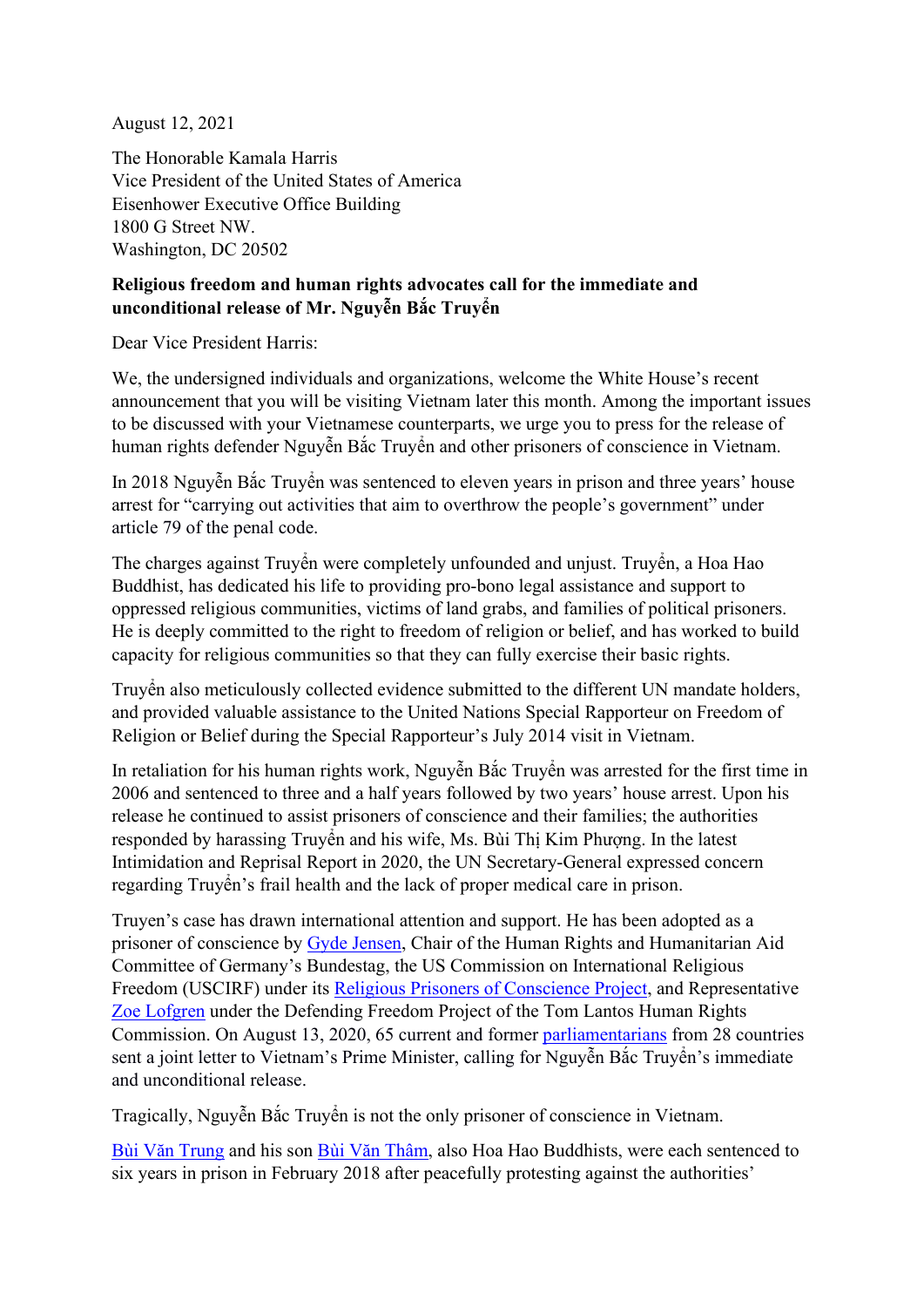suppression of religious freedom; Tham has reportedly been attacked in prison by another inmate.

[Phan V](https://www.icj.org/wp-content/uploads/2020/04/Vietnam-Detention-of-Individuals-Open-Letter-2020-ENG.pdf)ăn Thu, a leader of the banned An Dan Dai Dao Buddhist Sect, is serving a life sentence and is reportedly suffering from multiple health conditions in prison.

Montagnard Christian [Pastor Y Yich](https://dvov.org/wp-content/uploads/2021/07/2021-CAT-VN-Montagnard-Prisoners.pdf) was imprisoned from 2006 to 2011 and was arrested for the second time in May 2013. He was sentenced to 12 years in prison where he has reportedly been beaten and tortured.

[Hoàng](https://www.ohchr.org/Documents/Issues/Detention/Opinions/Session82/A_HRC_WGAD_2018_45_AEV.pdf) Đức Bình, a Catholic activist and blogger, is serving 14 years in prison for participating in peaceful protests about the Formosa-created environmental disaster in 2016.

Human rights organisations estimate that there are over 200 prisoners of conscience in the country, including an increasing number of individuals detained in connection with exercising their right to freedom of expression online, and particularly on Facebook. The Vietnamese authorities continue to supress the rights to freedom of expression, association, and religion or belief, in violation of Vietnam's obligations under the International Covenant on Civil and Political Rights.

**We respectfully ask that you highlight the case of Nguyễn Bắc Truyển and call for his release, and the release of all people imprisoned or detained for exercising their basic civil and political rights, at meetings with the Vietnamese leadership, in keeping with the Biden-Harris Administration's commitment to championing human rights in foreign policies.**

Sincerely,

Individuals (\*):

Bui Thi Kim Phuong Wife of Nguyễn Bắc Truyển, Religious Prisoner of Conscience, Vietnam

Vo Van Thanh Liem Abbot, Hoa Hao Buddhist Quang Minh Temple, Vietnam Former Religious Prisoner of Conscience in Vietnam

The Most Venerable Thich Thien Minh Unified Buddhist Church of Vietnam Former Religious Prisoner of Conscience in Vietnam

The Most Venerable Thich Nhat Ban Unified Buddhist Church of Vietnam Former Religious Prisoner of Conscience in Vietnam

Rev. Joseph Maria Le Quoc Thang Parish Priest, Phu Hanh Parish, Catholic Church, Vietnam Former Secretary, Committee for Peace and Justice, Catholic Bishops' Conference of Vietnam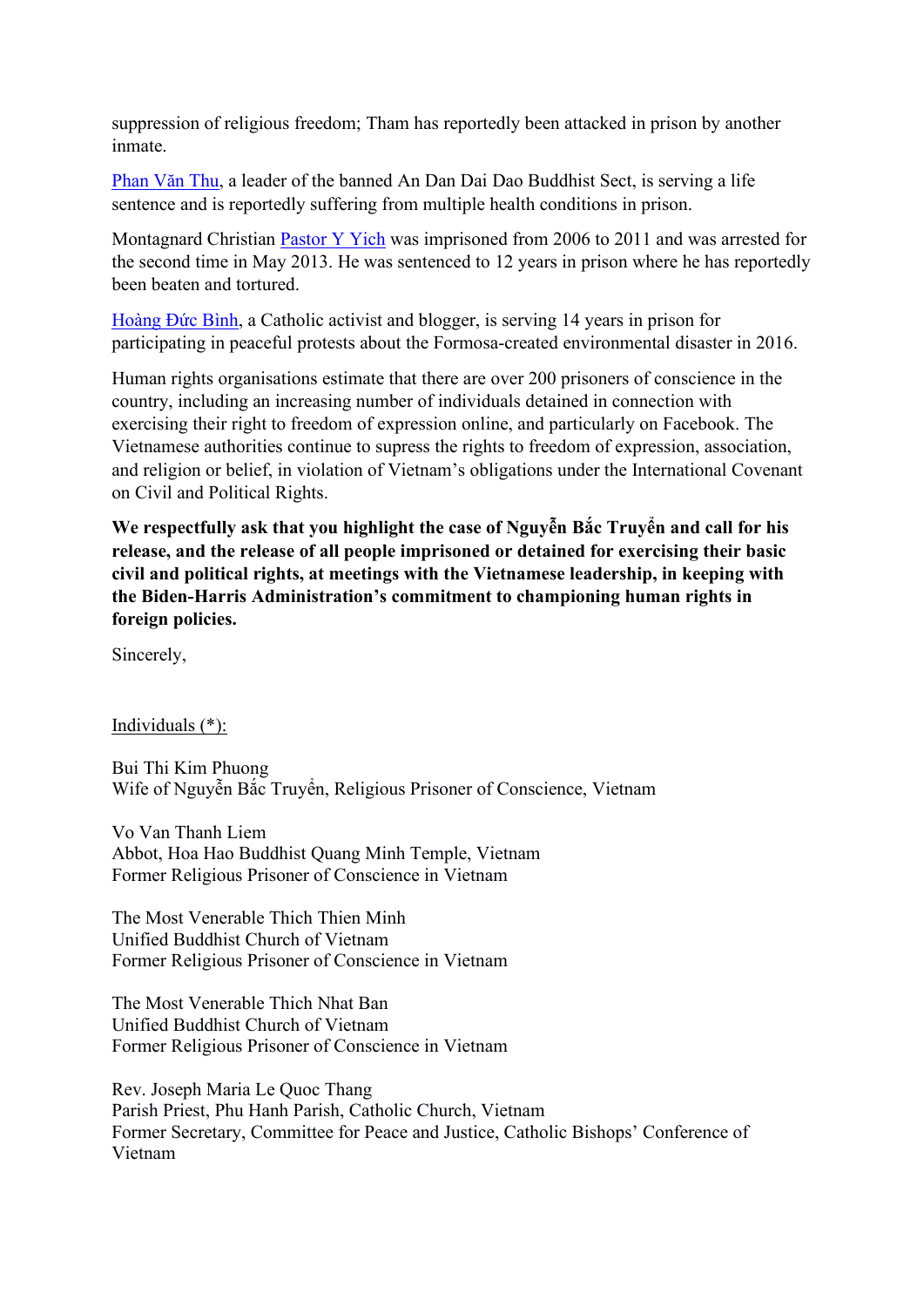Rev. Nguyen Vu Viet Parish Priest, St. Petersburg Parish, Florida, United States Former Religious Prisoner of Conscience in Vietnam

Rev. Thomas J. Reese, S.J. Former Chair, U.S. Commission on International Religious Freedom

Dr. Katrina Lantos Swett President, Lantos Foundation for Human Rights & Justice Former Chair, US Commission on International Religious Freedom

Nina Shea, Director Hudson Institute's Center for Religious Freedom Former Vice-Chair, US Commission on International Religious Freedom

Jared Genser Adjunct Professor of Law, Georgetown University Law Center Founder of Freedom Now

W. Cole Durham, Jr. Founding Director, International Center for Law and Religion Studies Brigham Young University

Amjad Mahmood Khan Founding Partner at Brown, Neri, Smith & Khan LLP National Director of Public Affairs, Ahmadiyya Muslim Community USA

Dr. Nguyen Dinh Thang CEO & President, Boat People SOS (BPSOS) Laureate of 2011 Asia Democracy and Human Rights Award

Edward Charles Brown Secretary General, Stefanus Alliance International, Norway

Jan Figel Former Special Envoy for the promotion of freedom of religion or belief outside the EU Former Deputy Prime Minister of Slovakia Former Vice President of the Slovak Parliament

The Honorable Kasit Piromya Former Foreign Minister of Thailand Former Ambassador to the United States Member of ASEAN Parliamentarians for Human Rights

Prof. Dr. Dr. h.c. Heiner Bielefeldt Chair of Human Rights and Human Rights Politics Institute for Political Science University of Erlangen-Nuremberg, Germany Former UN Special Rapporteur on Freedom of Religion or Belief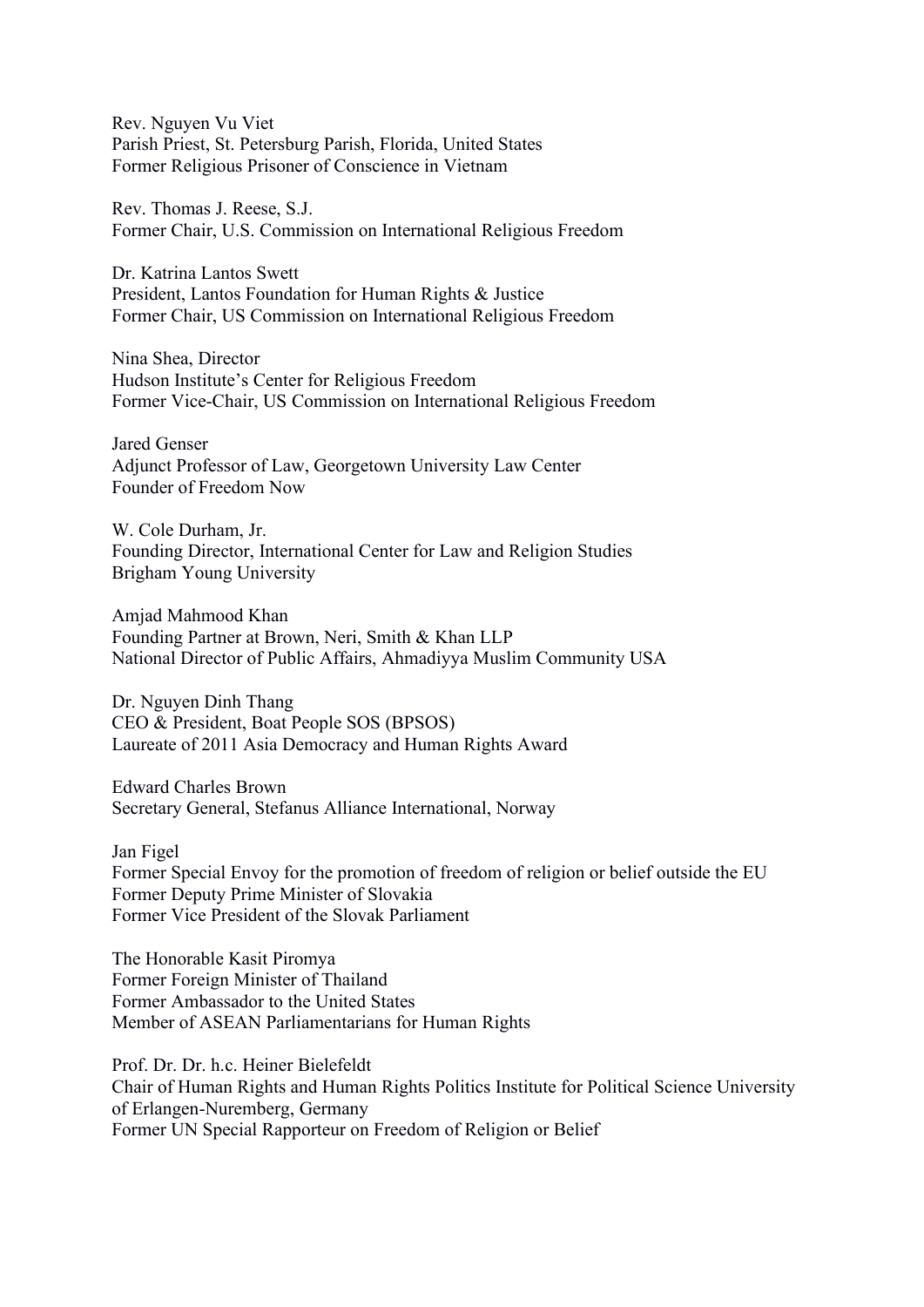MP Gyde Jensen (FDP) Chairwoman, Committee on Human Rights and Humanitarian Aid German Bundestag

MP Martin Patzelt (CDU/CSU) Committee on Human Rights and Humanitarian Aid, Rapporteur on Southeast Asia German Bundestag

MP Margarete Bause Spokesperson, Human Rights and Humanitarian Aid Alliance 90/The Greens German Bundestag

Dr Ewelina U. Ochab Co-founder of the Coalition for Genocide Response

Professor The Lord Alton House of Lords, United Kingdom

The Baroness Cox Independent Member of the House of Lords, United Kingdom

Mary Shanthi Dairiam Former CEDAW Committee member, Malaysia

Irene Xavier Executive Director, Persatuan Sahabat Wanita Selangor, Malaysia

Sarajun Hoda Abdul Hassan Social Activist Former Deputy Chair of Bersih 2, Malaysia

Andrew Khoo Advocate & Solicitor Co-chair, Constitutional Law Committee of Bar Council, Malaysia

Hon. Teo Nie Ching Member of Parliament, Malaysia

Hon. Kasthuri Patto Member of Parliament, Malaysia

Prof. Wong Chin Huat Political scientist, Malaysia

Wai Wai Nu Founder & Executive Director, Women's Peace Network Former Rohingya Prisoner of Conscience in Myanmar

(\*) Institutional Affiliation given for purposes of identification only